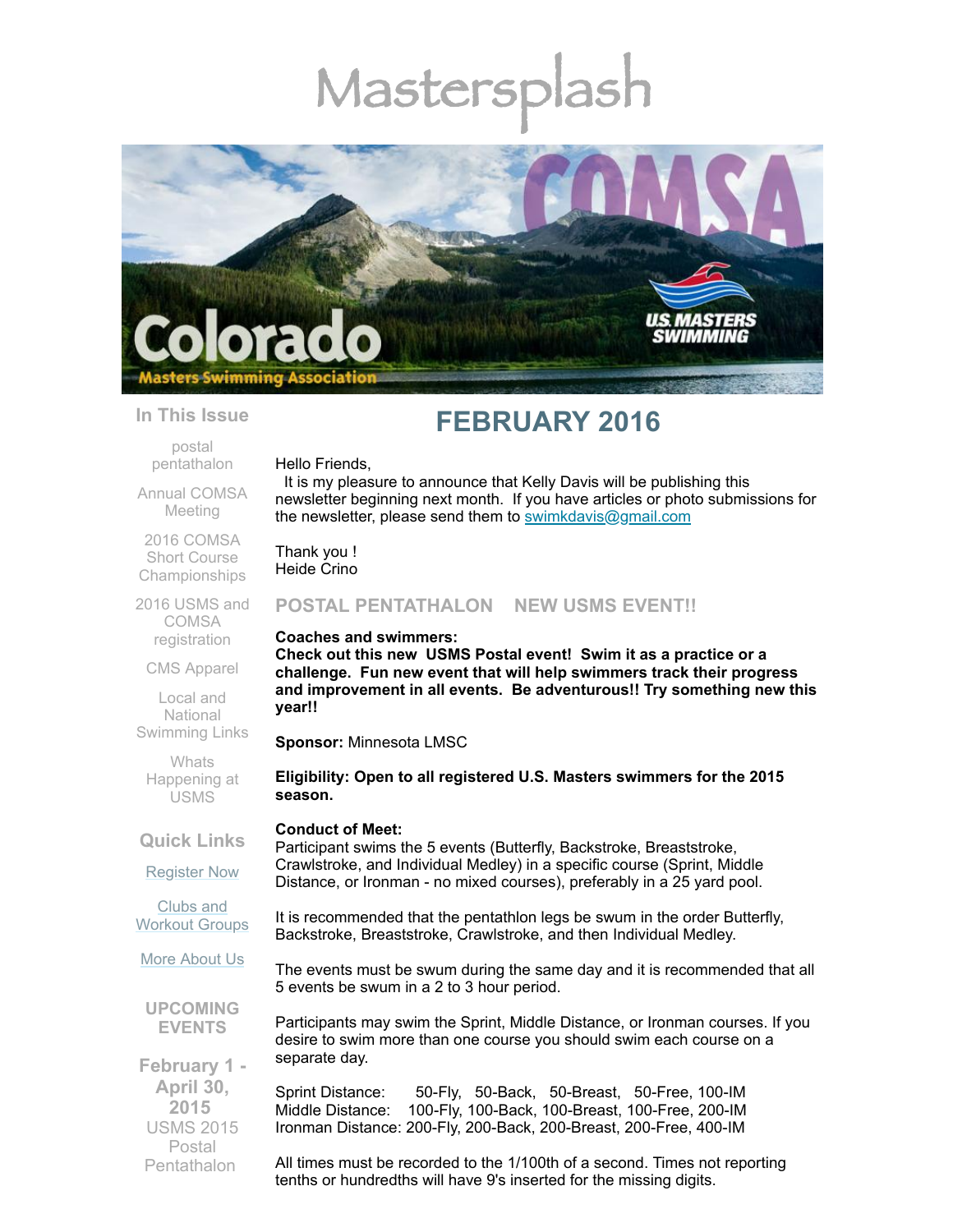event [info/registration](https://www.clubassistant.com/club/meet_information.cfm?c=1156&smid=6119)

**February 21, 2016**  Rock Classic Meet (Recognized) Castle Rock, CO meet info and [registration](http://www.comsa.org/events/2016/2016RockClassicEventEntryForm.pdf) online [registration](https://www.clubassistant.com/club/meet_information.cfm?c=2302&smid=7249)

 Denver **Masters** Clinics **February 27, 2016** (Breaststroke) **February 28, 2016** (Starts) Time:3:00- 5:00pm

The pentathlon must be swum from February 1, 2015 to April 30, 2015 and entries must be postmarked or submitted online by May 5, 2015. Paper entries must include a copy of your USMS registration card or foreign equivalent. Online entries will verify USMS membership.

#### [event](https://www.clubassistant.com/club/meet_information.cfm?c=1156&smid=6119) sign up

<span id="page-1-0"></span>**ANNUAL COMSA MEETING - April 2, 2016**

The annual COMSA general business meeting will be held at the COMSA Short Course Championships meet. All COMSA members are invited to attend.

Meeting will be held on April 2, 2016 at 8:30 am, VMAC

#### Agenda:

- Officer Elections: Chair, Vice Chair, Secretary, Treasurer, Registrar
- Jack Buchannan service award
- Coaches award
- 2017 State Meet Location Announcement

\* Please note, the deadline for officer submissions is March 12, 2016. Submissions can be sent to **[Brian](mailto:bkhoyt@gmail.com) Hoyt.** 

# <span id="page-1-1"></span>**2016 COMSA Short Course Championships April 1-3, 2016 .... Join the Fun!**

# April 1-3, 2016

2016 COMSA Masters Short Course Championships VMAC (Veterans Memorial Aquatic Center) **Thornton** 

If you are interested in volunteering/assisting with this meet, please contact **Stacy [Broncucia](mailto:sbroncucia@gmail.com)** 

#### **Specific areas of need are:**

Coordinator for timers on Friday State social Food for officials. Check in and T-shirt hand out.

#### Thank you!

**LOU PARKER COMSA Coach of the year & JACK BUCHANNAN COMSA Service award nominations due March 10, 2016**

Now accepting nominations for Lou Parker COMSA Coach of the Year and the Jack Buchannan COMSA Service Award

## **CRITERIA FOR NOMINATION**

#### **Jack Buchannan COMSA Service Award**

One male and one female will be chosen by a committee of past recipients Nominees must be members of COMSA Selection will be based on contribution to Masters Swimming and COMSA not swimming skill

#### **Lou Parker COMSA Coach of the Year**

Nominee must be a member of COMSA Nominee must have been a participant for at least one year Selection is based on contributions made to the team with respect to camaraderie, technical advice, motivation and support of team members

register **March 19, 2016** Denver Masters CMS SCY Intra Squad Swimming Meet University of Denver meet info and

[registration](https://www.clubassistant.com/club/meet_information.cfm?c=2307&smid=7313)

email [Andrew](mailto:swimmasters@du.edu) to

**April 1-3, 2016** COMSA SCY Championships VMAC Thornton, Co [meet](http://www.comsa.org/events/2016/2016%20COMSA%20Short%20Course%20Yards%20Swimming%20Championship.pdf) info online [registration](https://www.clubassistant.com/club/meet_information.cfm?c=1279&smid=7164) paper [registration](http://www.comsa.org/events/2016/2016%20COMSA%20CHAMPS%20REGISTRATION%20FORM.pdf)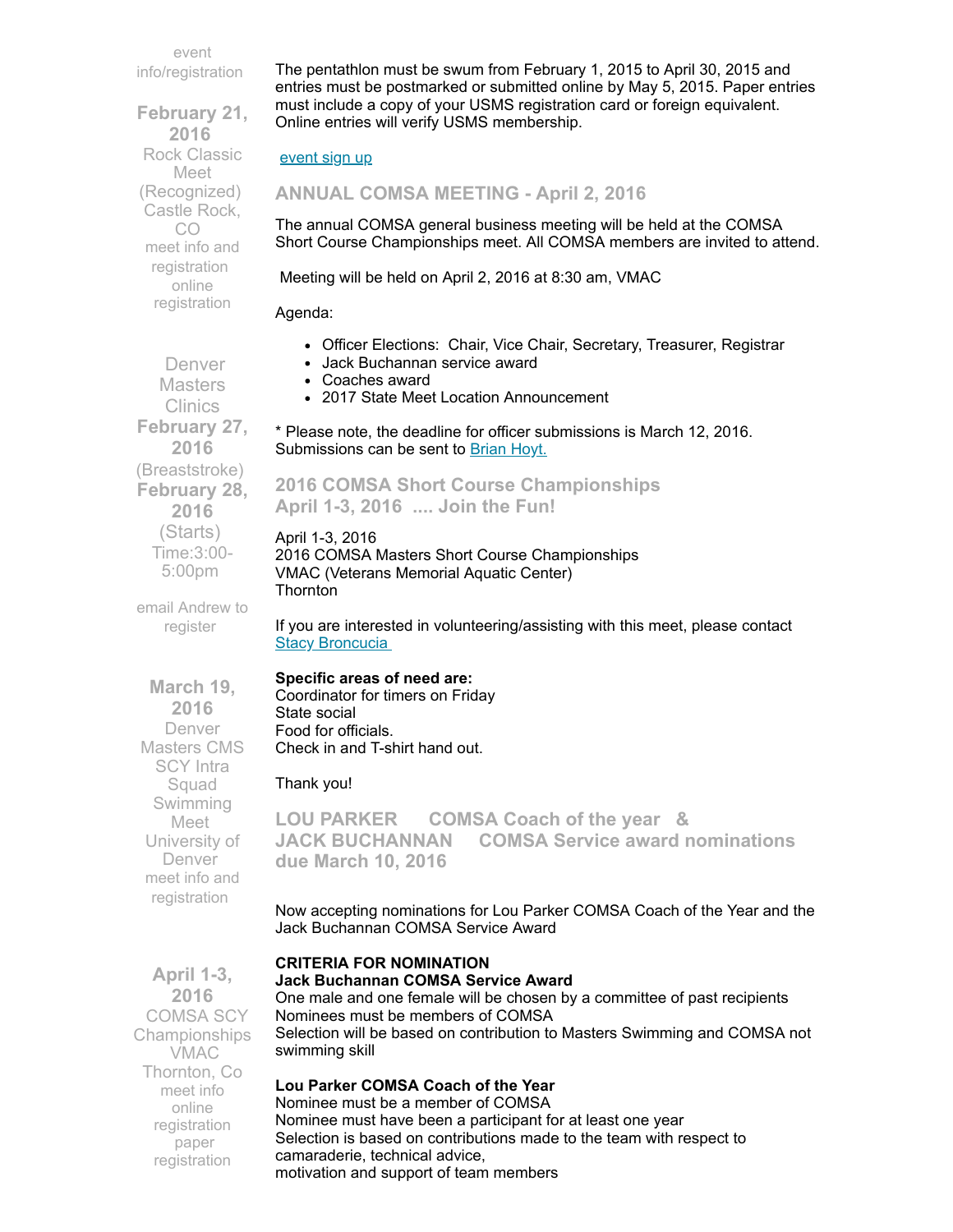# **ONGOING EVENTS**

**COMSA Registration** [registration](http://www.comsa.org/joining/index.html) link

along with the size of the team Submit forms to Brian Hoyt at [bkhoyt@gmail.com](mailto:bkhoyt@gmail.com) or mail to:

The strength of the letters will be considered

Brian Hoyt 2366 E. 125th Ct. Thornton, CO 80241

# **DUE MARCH 10**

additional details and award [nomination](http://www.comsa.org/forms/2016Award%20Nomination%20Form.pdf) forms

# <span id="page-2-0"></span>**2016 USMS Registration is open now**

Registration in United States Masters Swimming and the Colorado Masters Swimming Association is based upon a calendar year (not from the time you register). Registration fees are \$50 (January 1-December 31). The registration period for each calendar year starts on November 1, with memberships expiring on December 31 of the following year (14 months). Your membership in USMS/COMSA includes:

- SWIMMER magazine, the official publication of United States Masters Swimming. Content is directly related to all areas of swimming for adults.
- The Master Splash newsletter, the official publication of COMSA, announces local swimming related events.
- Secondary insurance coverage, which covers all workouts and events where all participants are USMS registered.
- Opportunity to participate in local, national and international competitions as well as open water swims, and clinics.

Register now for your 2016 year [membership!](http://www.comsa.org/joining/join-online.html) More details related to registration can be found on the COMSA website [COMSA.org](http://www.comsa.org/joining/index.html)

# <span id="page-2-1"></span>**CMS Apparel**

Colorado Masters apparel is now available through the Swim Team Store website. Long and short sleeve tee shirts and hoodies are available in black or white. Shorts and swim suits are in black only. Colors are all shown in black, the white choice is available once item is clicked on. All items have the Colorado Masters Swimming logo from this year as seen above. Purchase your apparel now and have items shipped directly to you.



[http://www.thelifeguardstore.com/lgsteams/productcart/pc/viewCategories.asp?](http://www.thelifeguardstore.com/lgsteams/productcart/pc/viewCategories.asp?idCategory=2980&idAffiliate=677) idCategory=2980&idAffiliate=677

username: colorado password: masters

<span id="page-2-2"></span>**Local and National Swimming Links**

<http://usopenwaterswimming.org/>

#### Breadbasket Zone

<http://www.iowamasters.org/> <http://www.minnesotamasters.com/> <http://www.movymasters.org/> <http://www.nebraskamastersswimming.com/>

 2016 Check off **Challenge** [registration](http://www.usms.org/fitness/content/checkoff)

2016 Go The **Distance** [registration](http://www.usms.org/fitness/content/gothedistance) link More [Information](http://www.comsa.org/)

### **[Contact](mailto:heidecrino@gmail.com?)**